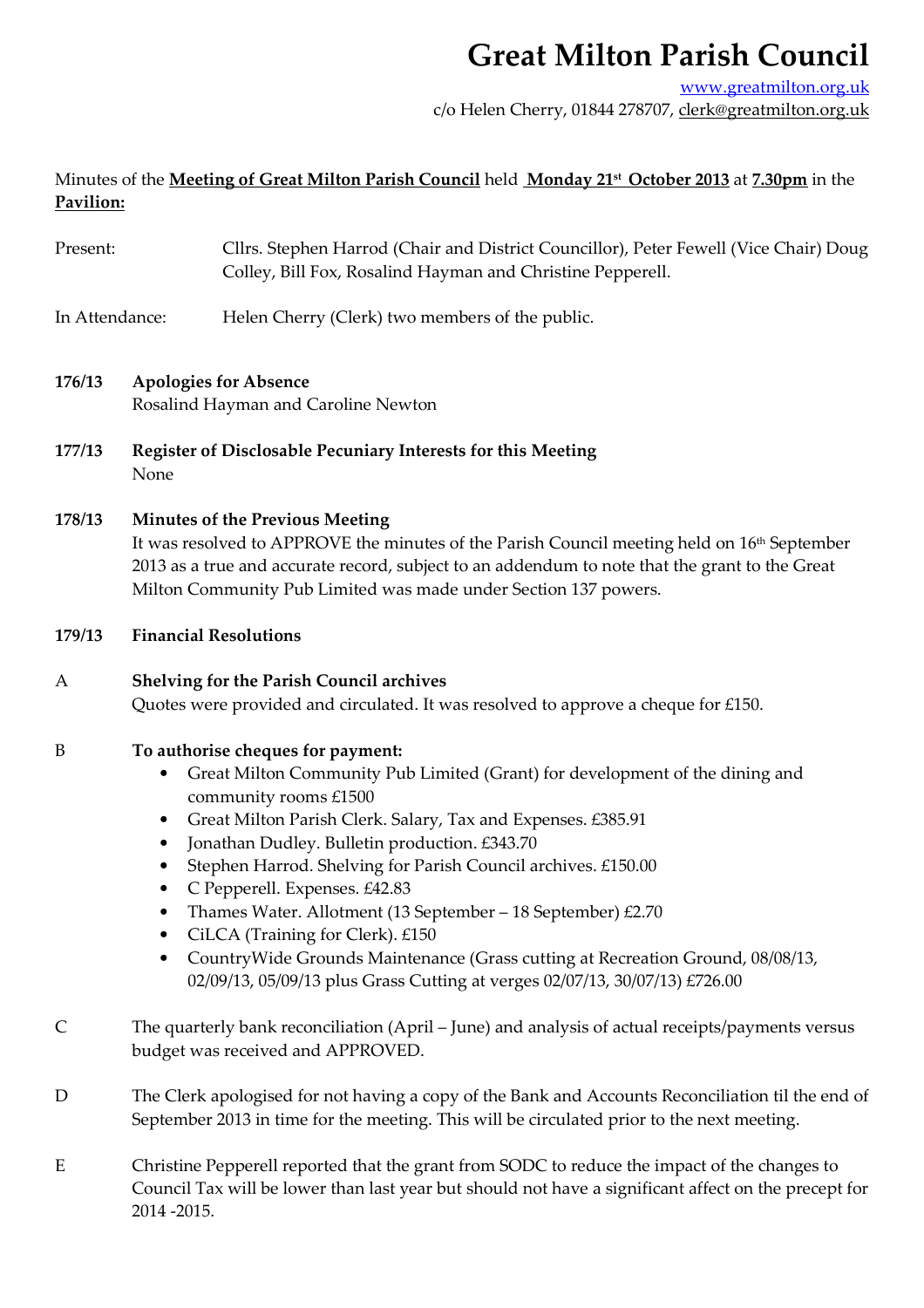www.greatmilton.org.uk c/o Helen Cherry, 01844 278707, clerk@greatmilton.org.uk

#### **180/13 Matters to Report**

The District Councillor provided the meeting with updates from their respective councils, to be published in The Bulletin.

- There were no reports of crime for Great Milton
- It was noted that nineteen residents within Great Milton were interested in using the 'Thermal Imaging Camera'. Councillors Peter Fewell and Bill Fox agreed to contact the residents as the Parish Council are only hiring the camera until Mid-November.

## **181/13 Correspondence and Public Discussion**

- Waterstock boundary
- Steve Harrod and Peter Fewell agreed to attend a talk about "Stressed Services that we want to protect" scheduled on 21<sup>st</sup> November.
- Councillors were reminded of an allotments survey that needs to be completed by  $1<sup>st</sup>$ November. SH agreed to re-circulate the email.
- The Clerk circulated a letter she received regarding cut-backs on the community car scheme; Funding for Public Liability Insurance Umbrella Scheme and it was noted that Great Milton was not on the list. The Clerk is to contact Oxfordshire Rural Community Council and clarify what the impact would be for Great Milton.
- A member of public attended the meeting and raised the fact that village maintenance work that was agreed at the last meeting had not been done. Councillors confirmed that work would commence in due course and that the hedge behind Fullers Field would be cut on a regular basis, twice per year.

## **182/13 Planning Applications**

- A There were no planning applications to approve.
- B Planning decisions received and any outstanding planning matters. **P13/S2617/A – The Bull, The Green, Great Milton (Planning Decision Notice) Consent is GRANTED for the display of advertisements.**

 **P13/S2364/LB and P13/S2363/FUL – The Coach House – Milton Lodge Lower End Change of use of dwelling. Alterations to structure. Additional windows and door. Chimney added. (WITHDRAWN).** 

## **P13/S0498/DA, P13/S0499/DA and P12/S2019/LDP – Land East of Crowthorne Kennels, Milton Common**

**The appeal is dismissed and the enforcement notice is upheld with correction and variation.**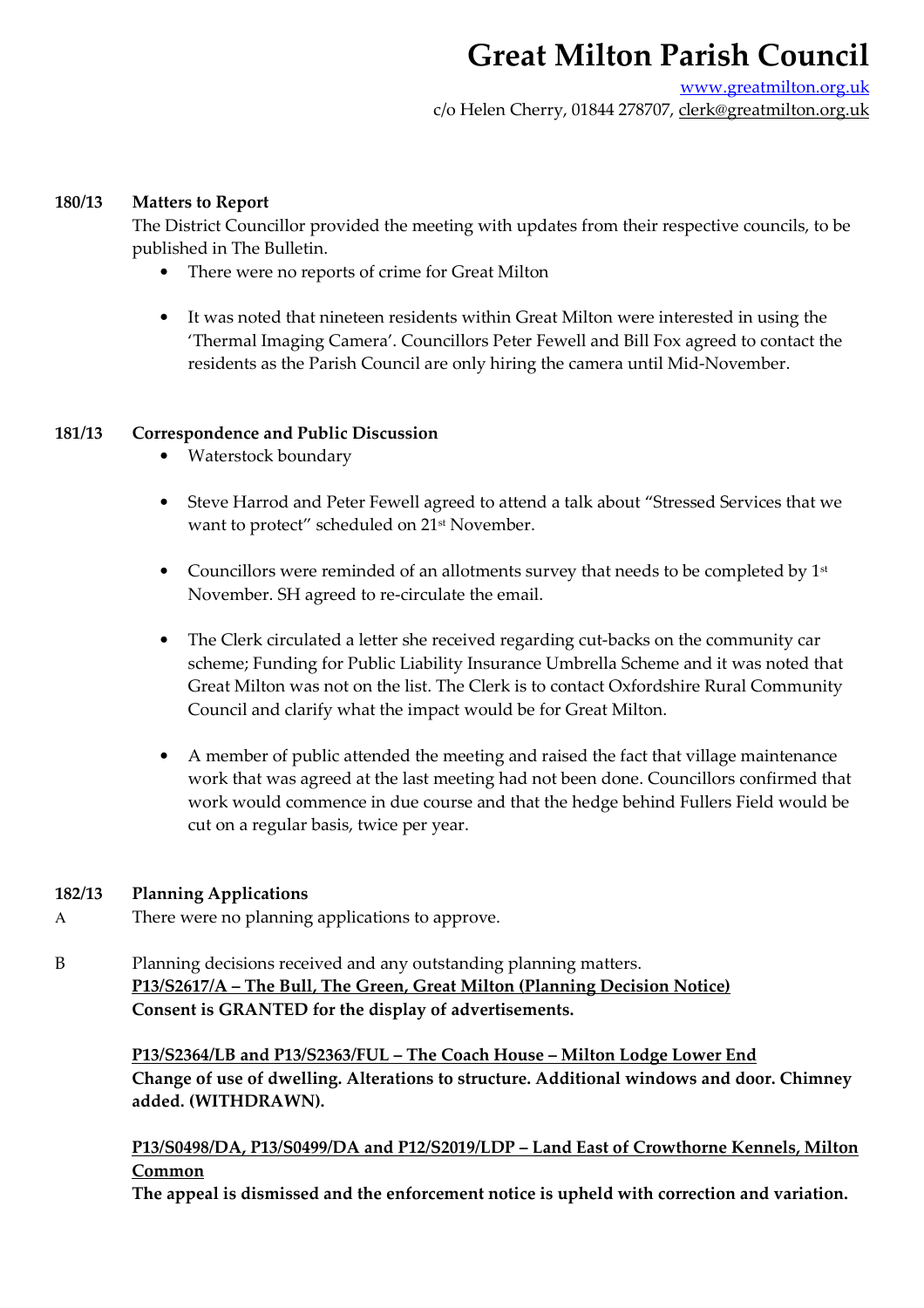www.greatmilton.org.uk c/o Helen Cherry, 01844 278707, clerk@greatmilton.org.uk

## **183/13 Jenks Tree Assessment**

The Parish Council agreed on tree work to be undertaken following the receipt of Great Milton Tree assessment report. The tree work was estimated to cost £1356.00 (including VAT). The Clerk to contact Jenks.

## **184/13 Chippinghurst Crossing**

It was confirmed that Great Milton Parish Council has no objections to the proposed public right of way across the River Thame at Chippinghurst, as per the modification order in question. However Great Milton Parish Council would like to see the footpath diversions (proposed some 20 years ago) eventually implemented, including the installation of a river crossing about 150 metres downstream from the site in the modification order proposal. This would enable the building of a bridge at this location where the banks are narrower and higher, with a consequent lower installation cost, and would also obviate the need for a permissive footpath across the grounds of Chippinghurst Manor.

## **185/13 Consideration of Co-opting a new Councillor**

 The clerk received several emails of people interested in becoming a Councillor for Great Milton Parish Council, unfortunately none were able to attend this meeting.

## **186/13 Village Maintenance**

It was AGREED to ask Colin Putt to do the following village maintenance jobs:

- Jobs to be undertaken:
	- o Trim hedge along footpath between Fullers Field and The Green
	- o Trim growth around base of trees outside King's Head
	- o Trim lower branches of oaks on the Green
	- o Trim undergrowth between Sunnybank House and Milton Lodge on Lower End as necessary
	- o Move salt box from garden of 24 Fullers Field to grass verge next to parking area
	- Jobs to quote before undertaking
		- o Cut back nettles and undergrowth on footpath between Green Hitchings and the top of the Rec Ground plus cutback hedge all along Rec Ground footpath at rear of Fullers Field houses
		- o Check and quote to clear all ditches at vulnerable points in and around village, especially
			- Bottom of the Forties before Church Road junction
			- Lower End at exit from village and up to sewage works
	- Colin was also asked to do urgent repair work on a brick wall that had fallen down by Red Roofs.
	- The Clerk was asked to get several quotes for the cutting the hedge behind Fullers Field.